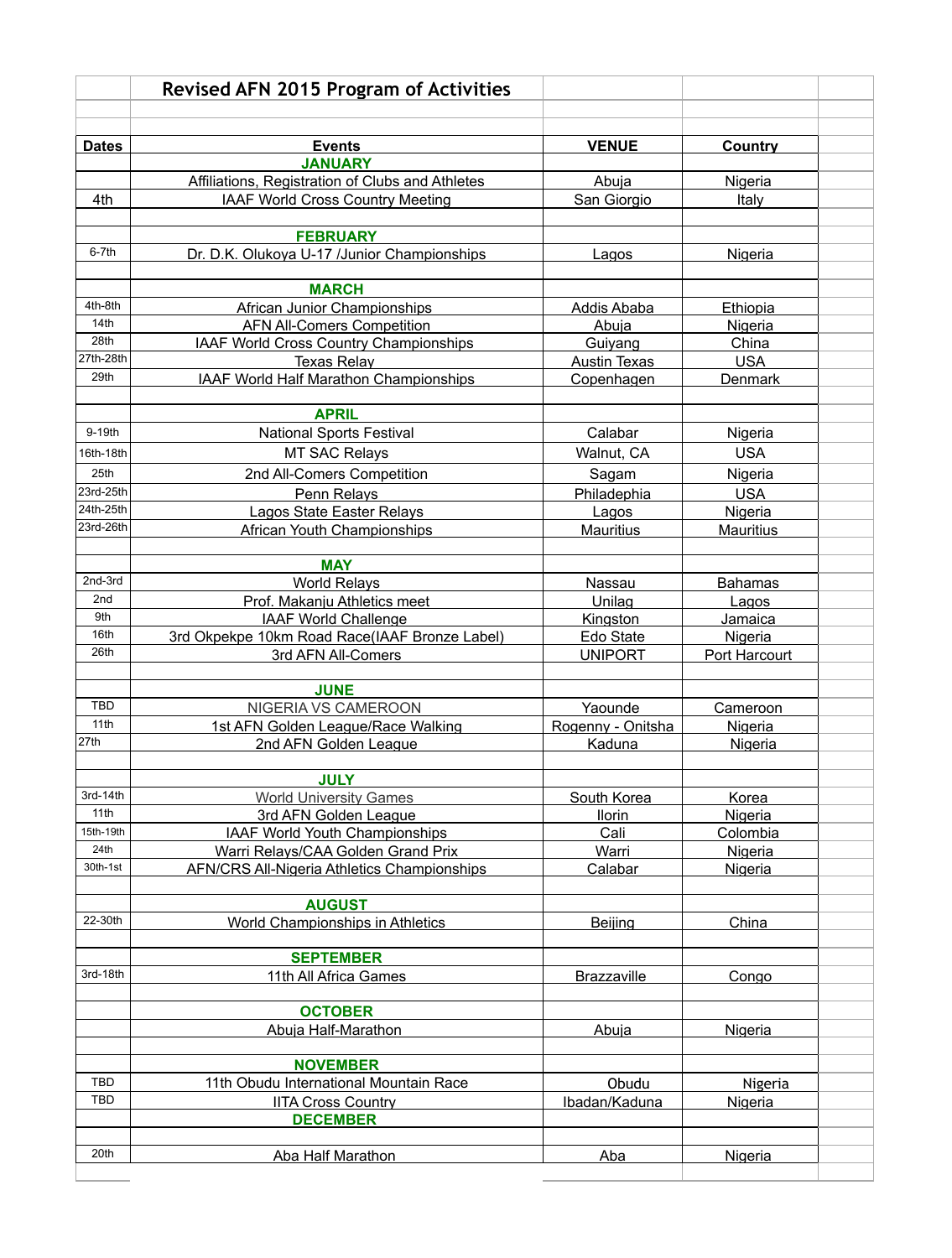|  |                                                                                                                 |                                                                                                                      | the control of the control of the control of |  |
|--|-----------------------------------------------------------------------------------------------------------------|----------------------------------------------------------------------------------------------------------------------|----------------------------------------------|--|
|  |                                                                                                                 |                                                                                                                      |                                              |  |
|  |                                                                                                                 |                                                                                                                      |                                              |  |
|  |                                                                                                                 |                                                                                                                      |                                              |  |
|  |                                                                                                                 | <u> 1989 - Jan Sarajević, politički predsjednik i politički karacistički koji i politički karacistički koji i po</u> |                                              |  |
|  | the contract of the contract of the contract of the contract of the contract of the contract of the contract of |                                                                                                                      |                                              |  |
|  |                                                                                                                 |                                                                                                                      |                                              |  |
|  |                                                                                                                 | the control of the control of the control of                                                                         |                                              |  |
|  | the control of the control of the control of                                                                    |                                                                                                                      | the control of the control of the control of |  |